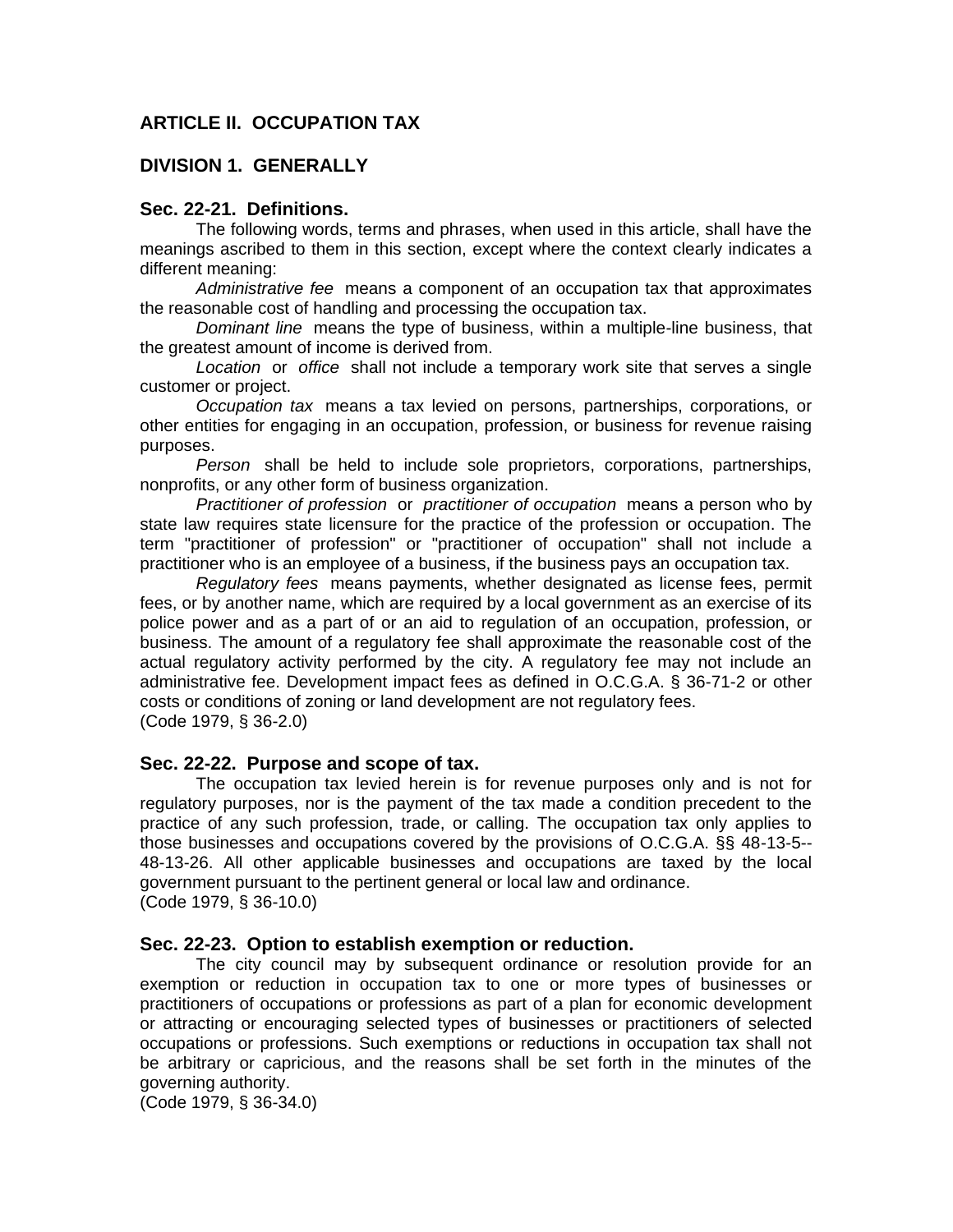Secs. 22-24--22-49. Reserved.

# **DIVISION 2. REGISTRATION**

#### **Sec. 22-50. Required.**

(a) All persons subject to the occupation tax levy pursuant to this article shall be required to obtain the necessary registration for said business as described in this article, and in default thereof the officer or agent soliciting for or representing such persons shall be subject to the same penalty as other persons who fail to obtain a registration.

(b) The business registration of each business operated in the local government's jurisdiction shall identify the line of business that the business conducts. No business shall conduct any line of business without first having that line of business registered with the city and that line of business being noted by the city upon the business registration form that is to be displayed by the business owner.

(c) Every person commencing business in the city after January 1 of each year shall obtain the registration herein provided for before commencing the business.

(d) The registration herein provided for shall be issued by the city clerk and if any person whose duty it is to obtain a registration shall, after said occupation tax becomes delinquent, transact or offer to transact in the city any kind of business, trade, profession, or occupation without having first obtained said registration, such offender shall be subject to the penalties provided thereof.

(Code 1979, § 36-16.0)

# **Sec. 22-51. Display.**

Any applicable registration shall be displayed in a conspicuous place in the place of business, if the taxpayer has a permanent business location in the city. If the taxpayer has no permanent business location in the city, business tax registration shall be shown to the city manager or his designee or to any police officer of the city upon request. (Code 1979, § 36-1.00)

# **Sec. 22-52. Revocation--Generally.**

(a) Upon the failure of any business to pay said occupation tax or any part thereof before it becomes delinquent, or upon failure to file any return within the time required herein, or upon failure to make a true return, or upon failure to amend a return to set forth the truth, or upon failure to permit inspection of its books as above provided, any business tax registration granted by the city under this article permitting the owner to do business for the current year shall be, ipso facto, revoked.

(b) No new business tax registration shall be granted by the city for the operation of a business for which any part of the occupation tax herein provided for is at that time unpaid, or to an individual, firm, or corporation who has failed to submit adequate records as requested by the city manager in accordance with provisions found herein. In the case of those practitioners where the local government cannot suspend the right of the practitioner to conduct business, the imposition of civil penalties shall be permitted and pursued by the local government in the case of delinquent occupation tax. (Code 1979, § 36-26.0)

# **Sec. 22-53. Same--Continuing in business.**

(a) Any persons, their managers, agents, or employees, who do business in the city after the registration for said business has been revoked as in section 22-52, hereby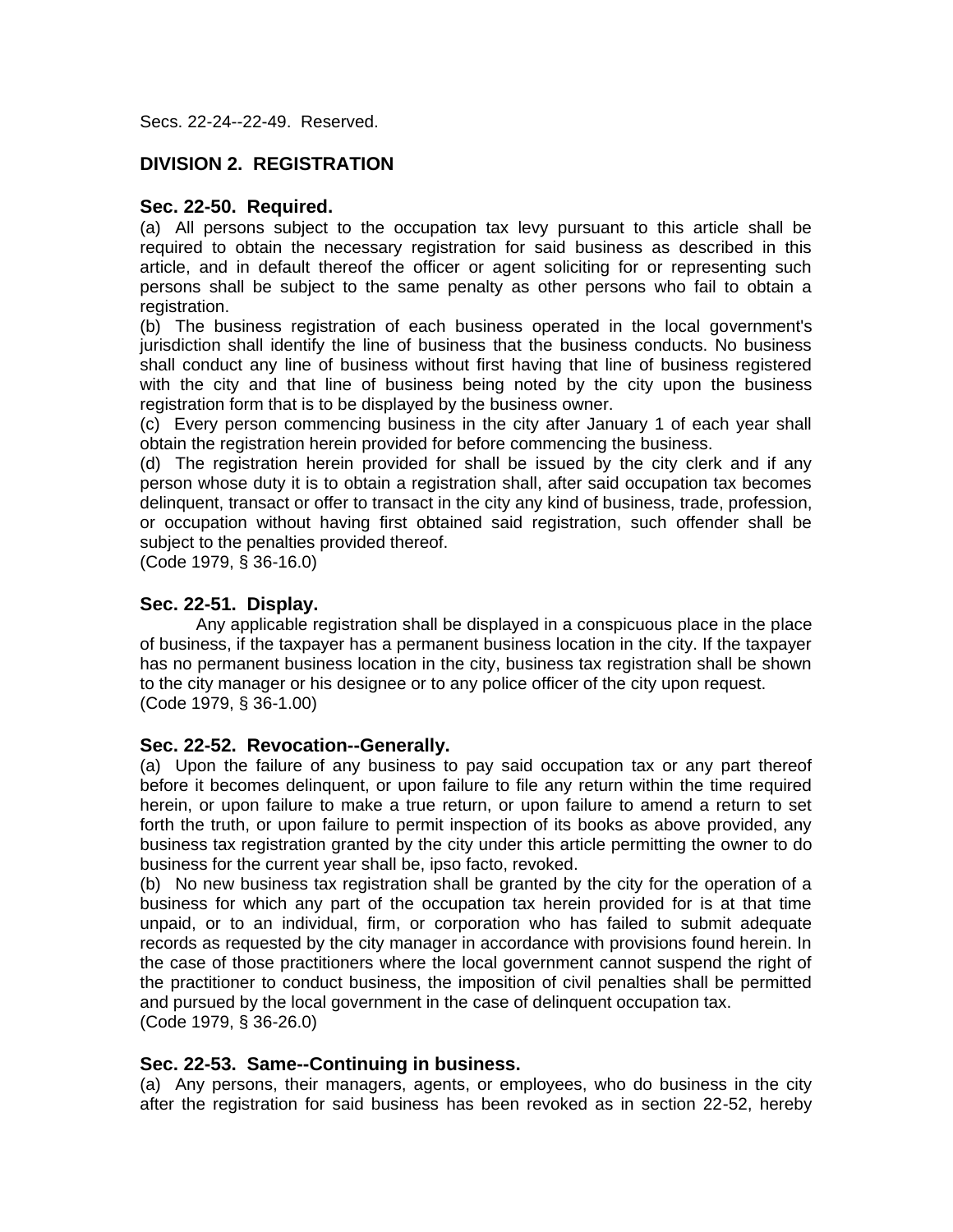required to make occupation tax returns, who fail to make said returns within the time and in the manner herein provided, who refuse to amend such returns so as to set forth the truth, or who shall make false returns shall be subject to penalties provided herein.

(b) Any persons, their managers, agents, or employees who refuse to permit an inspection of books in their charge when the officer, agents, employees, or representatives of the city request such inspection, during business hours, for the purpose of determining the accuracy of the returns herein provided for, shall be subject to penalties provided herein.

(c) In the case of those practitioners where the local government cannot suspend the right of the practitioner to conduct business, the imposition of civil penalties shall be permitted and pursued by the local government in the case of delinquent occupation tax. These penalties may consist of either a percentage of the amount due or a flat fee fine. (Code 1979, § 36-27.0)

Secs. 22-54--22-79. Reserved.

# **DIVISION 3. TAX LEVY AND COLLECTION**

# **Sec. 22-80. Tax levied.**

Each person engaged in any business, trade, profession, or occupation in the city or with a location in the city or, in the case of an out-of-state business with no location in the state, exerting substantial efforts within the state pursuant to O.C.G.A. § 48-13-7, shall pay an occupation tax for said business, trade, profession, or occupation tax, unless exempted pursuant to the terms of this chapter or unless the levy of occupational tax by the city is prohibited or exempted by state or federal law. (Code 1979, §§ 36-1.00, 36-20.0)

# **Sec. 22-81. Businesses with no location in the state.**

(a) Registration and assessment of an occupation tax is hereby imposed on those businesses and practitioners of professions with no location or office in the state if the business' largest dollar volume of business in the state is in the city and the business or practitioner:

(1) Has one or more employees or agents who exert substantial efforts in the jurisdiction of the city for the purpose of soliciting business or serving customers or clients; or

(2) Owns personal or real property which generates income and that is located within the jurisdiction of the city.

(b) The business registration of each business operated in the city shall identify the dominant line of business that the business conducts.

(Code 1979, §§ 36-5.0, 36-6.0)

# **Sec. 22-82. Multiple businesses considered separate businesses.**

Where a person conducts business at more than one fixed location, each location or place shall be considered a separate business for the purpose of occupation tax.

(Code 1979, § 36-7.0)

# **Sec. 22-83. Practitioners exclusively practicing for a government.**

Any practitioner whose office is maintained by and who is employed in practice exclusively by the United States, the state, a municipality or county of the state,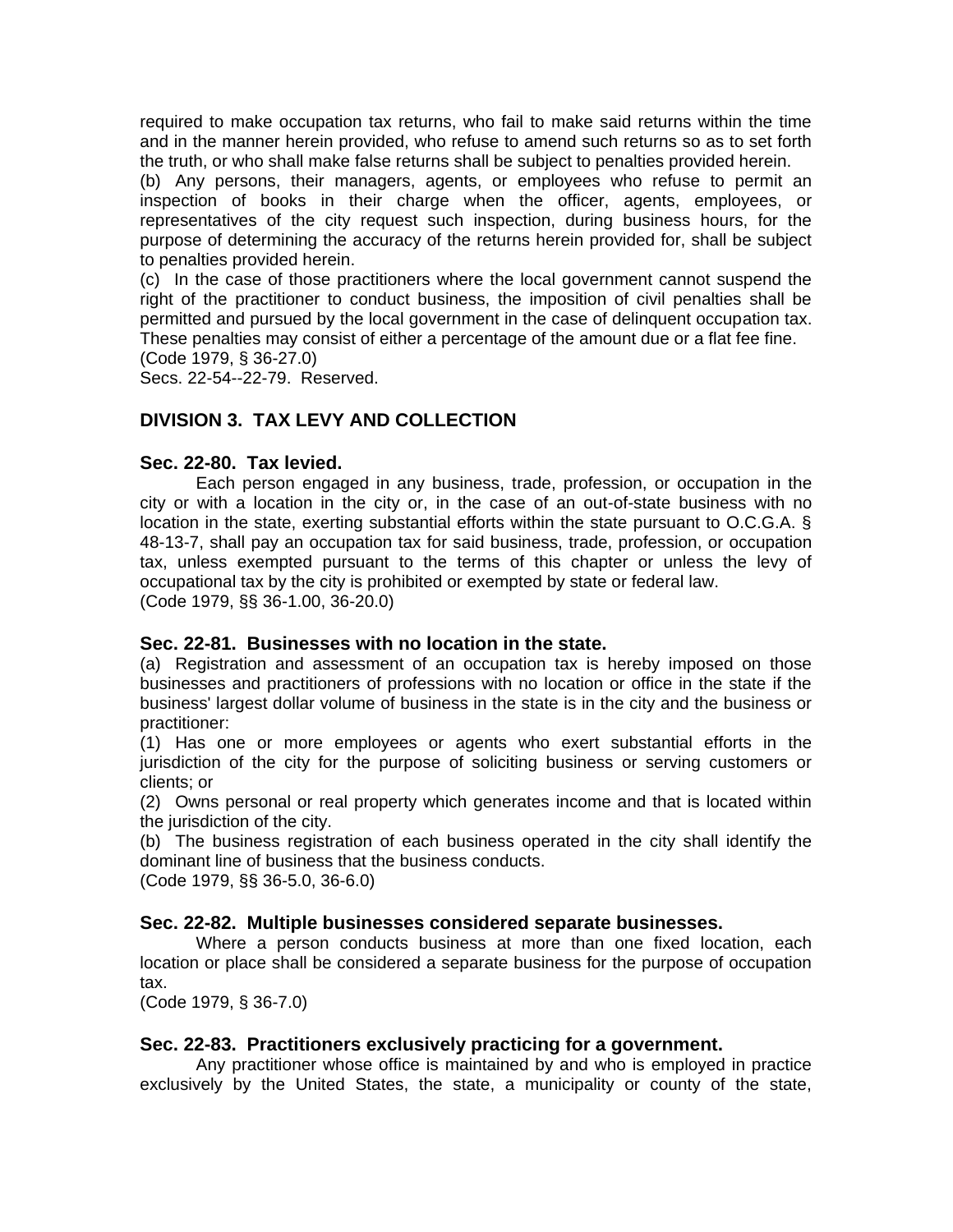instrumentalities of the United States, the state, or a municipality or county of the state shall not be required to obtain a license or pay an occupation tax for that practice. (Code 1979, § 36-9.0)

# **Sec. 22-84. Exemption for charities.**

No business on which a business registration or occupation tax is levied by this article shall be exempt from said registration or tax on the ground that such business is operated for a charitable purpose, unless 50 percent or more of the entire proceeds from said business are devoted to such purpose.

(Code 1979, § 36-12.0)

# **Sec. 22-85. Newly established businesses.**

In the case of a business subject to occupation tax for a calendar year, which was not conducted for any period of time in the corporate limits of the city in the preceding year, the owner, proprietor, manager, or executive officer of the business liable for occupation tax shall estimate the number of employees from the commencing date to the end of the calendar year and such tax shall be paid on the basis of that estimate prior to commencing business. Where a taxpayer fails to make such payment prior to commencing business, a penalty will be imposed in the amount of \$100.00. (Code 1979, § 36-22.0)

# **Sec. 22-86. More than one place or line of business.**

Where a business is operated at more than one place or where the business includes more than one line, said business shall be required to obtain the necessary registration for each location and line and pay an occupation tax in accordance with the prevailing taxing method and tax rate for each location and line. (Code 1979, § 36-23.0)

# **Sec. 22-87. Limitations on tax.**

(a) No business or practitioner shall be required to pay more than one occupation tax for each of its locations.

(b) No occupation tax shall be required from those real estate brokers, real estate agents, or real estate companies whose offices are located outside the jurisdiction and who sell property inside the jurisdiction.

(Code 1979, § 36-4.0(C))

# **Sec. 22-88. Due date; delinquency.**

(a) Each registration and occupation tax shall be payable January 1 of each year and shall, if not paid by February 1 of each year, be subject to penalties for delinquency as provided in this article.

(b) Registration and tax shall be delinquent if not obtained immediately upon beginning business and a 25 percent penalty imposed.

(c) In addition to the above remedies, the city may proceed to collect in the same manner as provided by law for tax executions.

(Code 1979, § 36-11.0)

# **Sec. 22-89. Returns confidential.**

(a) Except in the case of judicial proceedings or other proceedings necessary to collect the occupation tax hereby levied, it shall be unlawful for any officer, employee, agent, or clerk of the city, or any other person to divulge or make known in any manner the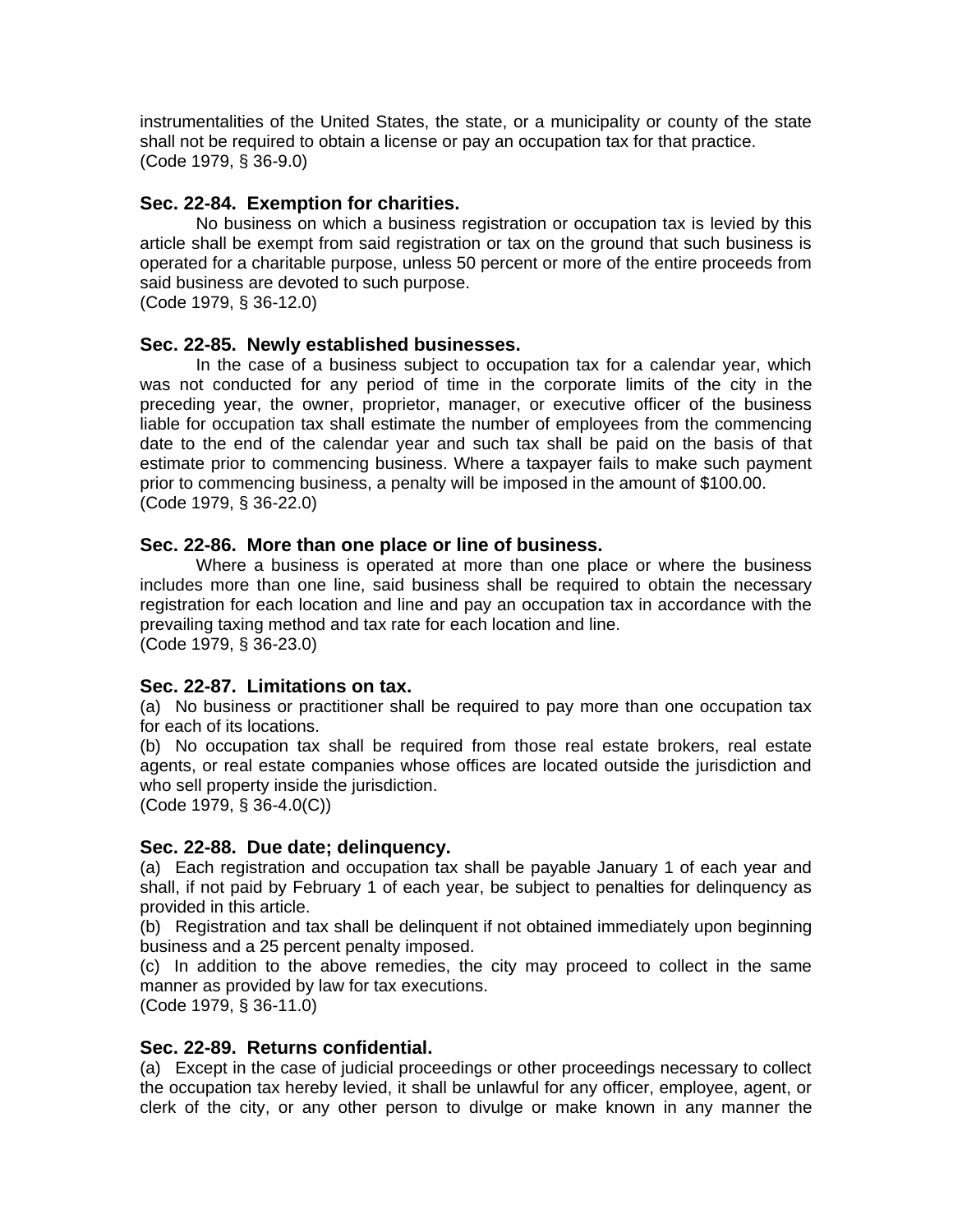amount of any particulars set forth or disclosed in any occupation tax return required under this article.

(b) All contents of returns for the purpose of this occupation tax levy and the collection of the tax is confidential and exempt from inspection and disclosure under O.C.G.A. § 50-18-70 et seq. Independent auditors or bookkeepers employed by the city shall be classified as employees.

(c) Nothing herein shall be construed to prohibit the publication by the city officials of statistics, so classified as to prevent the identification of particular reports or returns and items thereof or the inspection of the records by duly qualified employees of the tax departments of the state, the United States, and other local governments.

(Code 1979, § 36-24.0)

**State law references:** Confidentiality of information provided to local governments for purposes of determining occupation tax, O.C.G.A. § 48-13-5. Secs. 22-90--22-107. Reserved.

# **DIVISION 4. ENFORCEMENT**

#### **Sec. 22-108. Violations.**

(a) Any person transacting or offering to transact in the city any business, trade, profession, or occupation, without first having obtained said registration shall be subject to the penalties provided in section 1-9. Such penalties shall be in addition to all other penalties, civil and criminal herein provided for collection of the occupation tax, and shall have the same lien and priority as the occupation tax to which the penalty is applied.

(b) Each business that fails to apply for and obtain an appropriate business registration and pay all tax and fees as provided herein before February 1 of each year shall be subject to the penalties provided herein. Such penalties shall be in addition to all other penalties, civil and criminal herein provided for collection of the occupation tax, and shall have the same lien and priority as the occupation tax to which the penalty is applied. (Code 1979, § 36-16.0(A))

# **Sec. 22-109. Subpoena and arrest powers.**

The city and its duly designated officers and inspectors or its successors shall be classified as deputy marshal/business inspectors with full subpoena and arrest powers in conjunction with any violation pertaining to this law. (Code 1979, § 36-18.0)

# **Sec. 22-110. Duty of city manager to enforce.**

(a) It is hereby made the duty of the city manager, or other appropriate officer, to see that the provisions of this article relating to occupation taxes are observed; and to summon all violators of the same to appear before the court.

(b) It is the further duty of the city manager, and their assistants to inspect all registrations issued by the city as often as in their judgment it may seem necessary to determine whether the registration held is the proper one for the business sought to be transacted thereunder.

(Code 1979, § 36-31.0)

# **Sec. 22-111. Transacting business when tax delinquent.**

The tax registration herein provided for shall be issued by the city manager and if any person whose duty it is to obtain a registration shall, after said registration or occupation tax becomes delinquent, transact, in the city, any kind of profession, trade, or calling